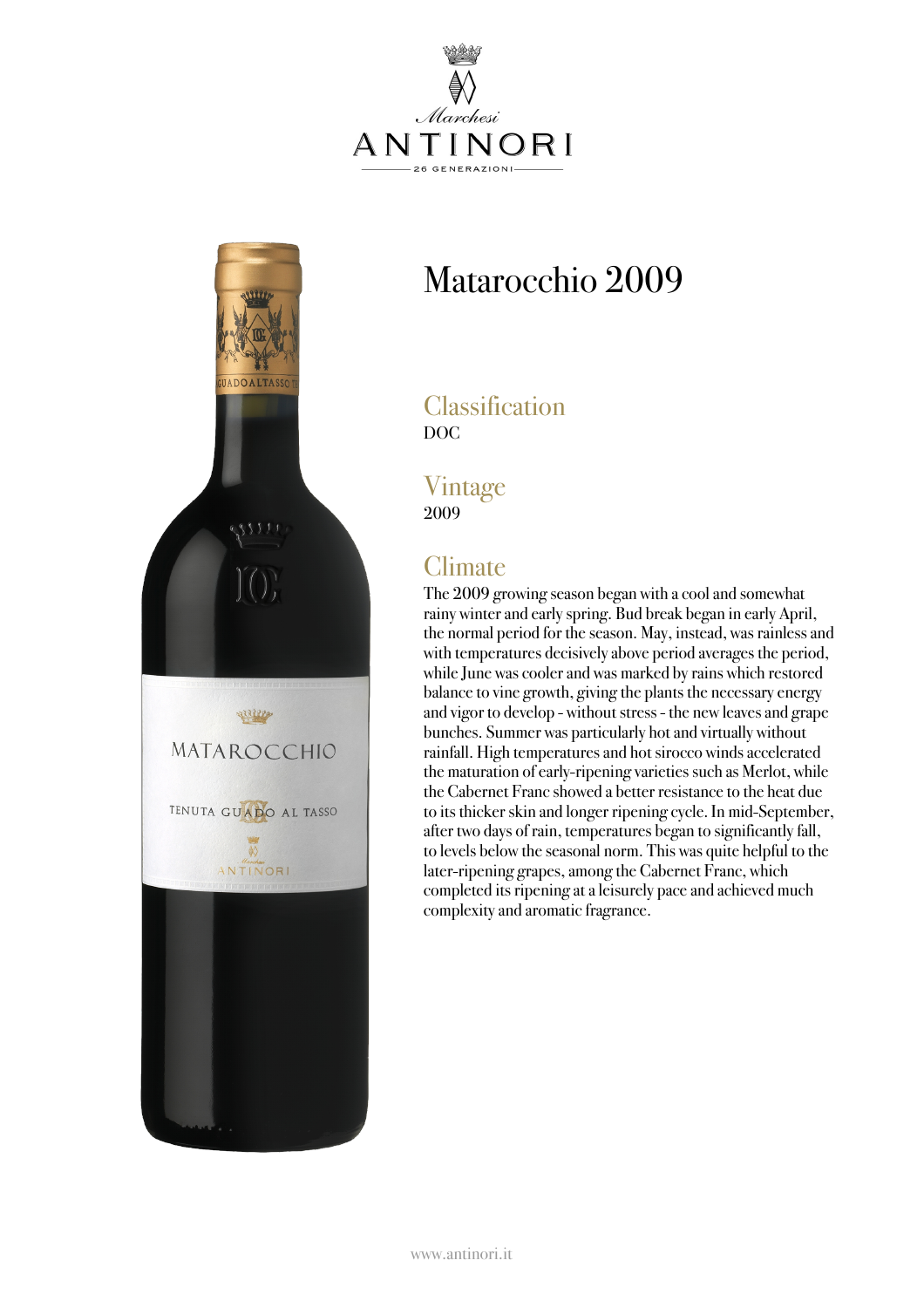

## Vinification

The grape bunches were picked entirely by hand into 15 kilogram (37.5 pound) packing cases. Once in the cellar, the grapes were carefully selected before destemming, then pressed and the must given a cool (10° centigrade-50° Fahrenheit), five day, pre-fermentation maceration on its skins in stainless steel tanks. Fermentation temperatures were then allowed to rise to 25° centigrade (77° Fahrenheit) and skin contact lasted over four weeks. At the end of this period the wine went into new 60 gallon French oak barrels of varying provenance where, by the end of the year, it completed its malolactic fermentation. Aging lasted 18 months, during which time each individual barrel was kept under constant observation and onlythe finest lots were selected for the final blend.

### Historical Data

The Guado al Tasso estate is located in the small but prestigious Bolgheri DOC, on the coast of upper Maremma, about one hundred kilometers southwest from Florence. This appellation has a relatively recent history, DOC Bolgheri wasapproved in 1995 and since then it has become an internationallyrecognized reference point for the Italian and international winemaking arena. The estate coversan area ofabout 320 hectares (790 acres) planted with vines, set in a beautiful plain encircled by rolling hillsides known as the "Bolgheri Amphitheatre" due to its particular shape. The vineyardsare planted to Cabernet Sauvignon, Merlot, Syrah, Cabernet Franc, Petit Verdot and Vermentino. The nearby sea provides a mild climate with constant breezes that mitigate summer heat and alleviate harsh winter weather, maintaining a clear skyand a high level of sunlight exposure.

### Tasting Notes

The nose is very complex, with ripe aromas of plums and powdered chocolate which fuse with balsamic notes and spicy sensations. The palate is dense, with an extraordinarily silky texture, a Cabernet Franc of exceptional elegance and flavor persistence.